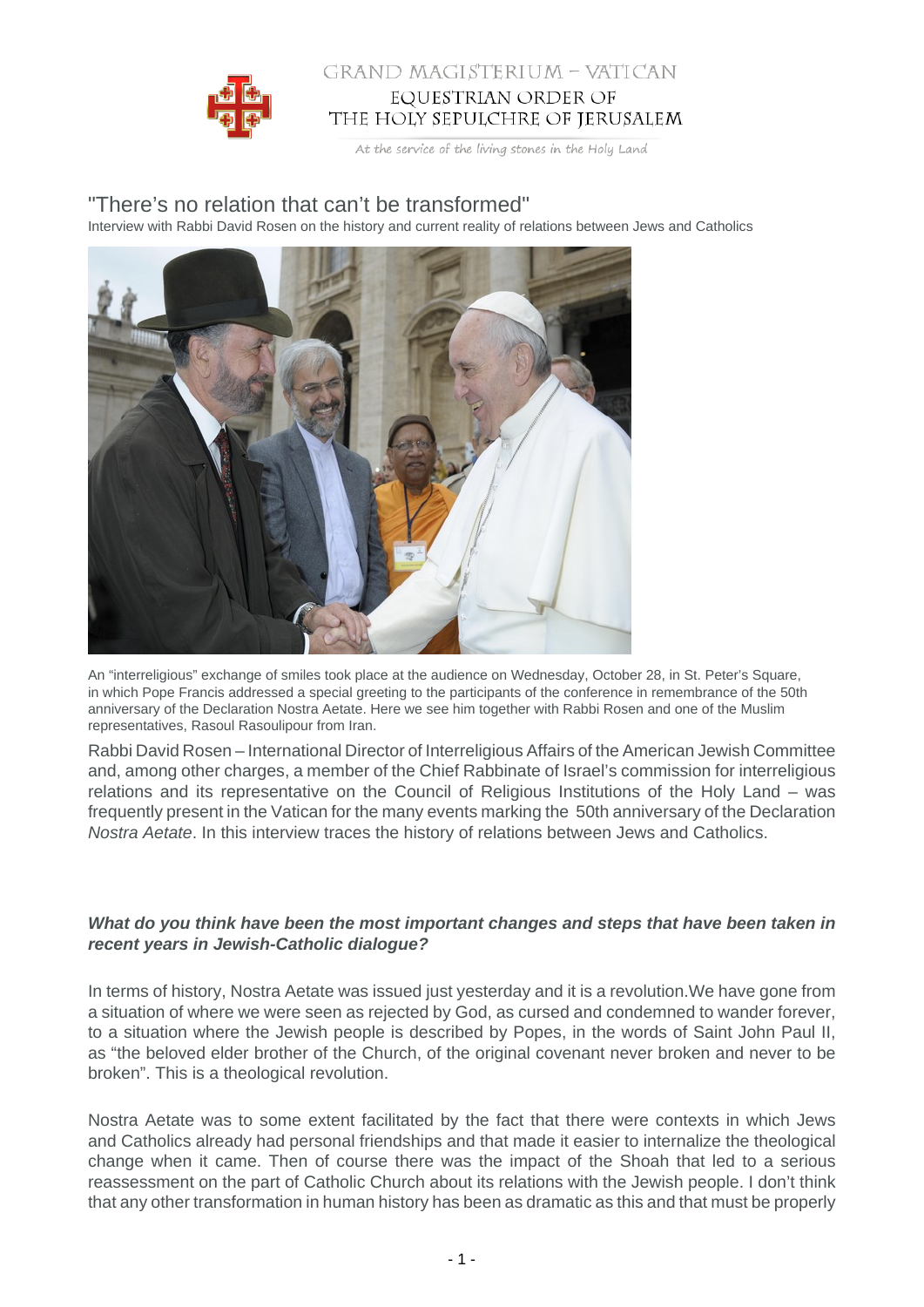appreciated. If such a relationship which was so chronic and negative can become so positive and constructive, there is no relation – no matter how bad – that cannot be transformed. This is important for Jews also in terms of relationship with the Muslim world today.

Another big aspect concerns Israel. The establishment of diplomatic relations at the end of 1993 was especially significant because it facilitated the visit of Pope John Paul II in 2000. That event had an enormous impact because not many people read now as they used to, and certainly people do not normally read documents. Most Jews would not know Catholic documents but people watch TV and they saw the Pope, the head of the Catholic Church, in tearful solidarity with Jewish suffering at the Yad Vashem, and at the Kotel, the Western Wall, putting there the text of the prayer he had composed for the liturgy of repentance in St. Peters two weeks earlier, asking God's forgiveness for the sins committed against Jews through the ages. This was mind-blowing for many Israelis and made them realize that there was really a change, a different reality.

## **If you think about what steps are still to be made, above all in Israel, in Jewish-Catholic relations, what is the first one that comes to your mind?**

The first thing that comes to my mind are the responsibilities of Israel, more so than responsibilities of the Holy See, because Israel has not yet fulfilled all the commitments she gave under the Fundamental Agreement concluded at the end of 1993 which established diplomatic relations. Things that have not been concluded are the legal internal structure of the Church under Israeli law and the fiscal and taxation status. There is an outstanding debt especially to the memory of Pope John Paul II to whom Israel's representatives promised we would resolve these matters within two years of the signing of the Fundamental Agreement.

From the Vatican side what needs to be addressed is the degree to which Nostra Aetate and the transformation in Catholic teaching is transmitted down to the grass roots. This depends naturally on the sociological context but if the Holy See was to decide to embark on a campaign in Latin American for example – especially now with a Latin American Pope – to ensure that teachings of the Magisterium on Jews and Judaism are a required part of seminary preparation and formation and of Catholic education, it could have an enormous effect.

#### **What is your comment on the Comprehensive Agreement that the Holy See signed in June with the State of Palestine?**

I understand, with regards to this Agreement the Holy See signed with the Palestinian Authority, that the Holy See referred to the State of Palestine because many countries in the world already do so. The government of Israel is not happy with that, but this is a political issue, so they can agree to differ on the political terminology. The substance however is that this is a very important agreement for the Holy See with the Palestinian Authority because it confirms the religious freedom and rights of the Church in a society which has already proclaimed itself to be essentially run by Islamic law, as formulated in the establishment document of the Palestinian Authority. To agree to a document which affirms the integrity of the Christian communities and their rights of freedom of worship, education and communications is therefore a great achievement.

And in fact, Israel should applaud this document because not only does it protect the Christian communities but, in affirming the principles of religious pluralism, Israel should be able to hold the Palestinian Authority to task also with regards to defamation of Judaism which happens regularly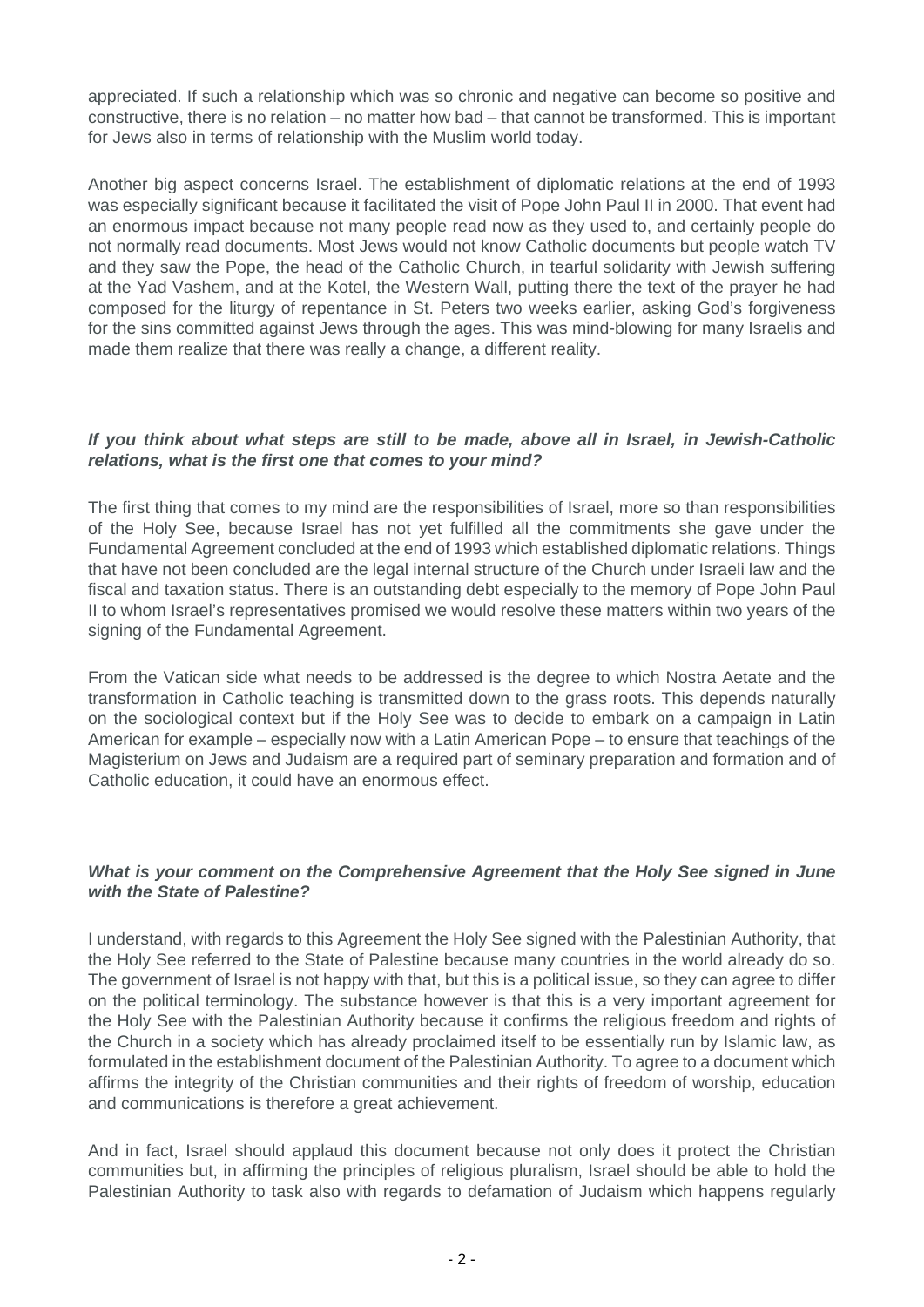in mosques and in Palestinian media. If it is agreed now that Christianity should be respected, we should ask that this happens with Judaism as well.

#### **A little over a year ago, you were here in the Vatican Gardens praying with the Pope and other religious and political leaders for peace. To what extent can prayer play a role in this context?**

One aspect of the question concerns what the value of prayer is in itself while the other is the value of Pope Francis' initiative.. Obviously, as a believing religious person, I believe in the power of prayer, above all, to transform the person who is praying. The Hebrew word for prayer is a reflexive use of the verb "to judge", hitpallel, which means "to judge oneself". This word may even come from a root which relates not so much to judgment as it does to wonder. In both cases it is reflexive: it means affecting oneself, to critique yourself, to reflect on your values and actions, above all to reflect on God's Creation physical and spiritual and to be full of wonder of God's presence. It is first and foremost something that you do in yourself, but like any other aspect of life, if you do something powerfully, it can affect others around you and it certainly can be an inspiration to others.

In the Jewish tradition, by praying we testify to God's presence and love in human society by the way we relate to each other, because if each human being is created in God's image – as both Judaism and Christianity teach – if we do not love our neighbor, we do not really love God. Therefore showing that we genuinely respect each other's diversity, and especially diverse religions, is a way of loving God and showing God that we love Him by bringing people together. From this point of view a prayer gathering is very important.

The idea of bringing Israelis and, not only Palestinians, but Arab Muslims and Christians together is one of the most important things that has to be done. If Jews, Christians and Muslims may be seen to live together in peace in the Holy Land, the global ramifications are enormous.Therefore I am delighted that Pope Francis focused specifically on this and that he invited Israeli leaders and religious representatives to come together. I hope that Pope Francis will not give up on this initiative, and that next time this will be done also with people who are currently in positions of political power or connected with the power structures and not those who are purely representative figures that have no impact on the political reality because, in that case, the initiative would have no political consequences.

#### **Could you share with us a prayer for the Holy Land and its inhabitants?**

I would take it from Psalm 122. There are two verses in that Psalm which are very interesting. One verse is very famous: "Seek the peace of Jerusalem, those who shall love you shall prosper", this verse seems rather counterintuitive because, if you look at the history of Jerusalem, those who have loved Jerusalem have not prospered. There has probably been no city of which there have been more tears shed and more blood spilled than Jerusalem. So what does it mean? There is a verse earlier on that explains it: "Jerusalem that is built up is as a city joint together." The Rabbis of the Talmud said that a city joint together means a city that joins people together. This was taken of course from the ancient image of the pilgrimage of which the Israelites of all different tribes would come up to Jerusalem as a symbol of unity in diversity. The true message of the peace of Jerusalem is unity in diversity.